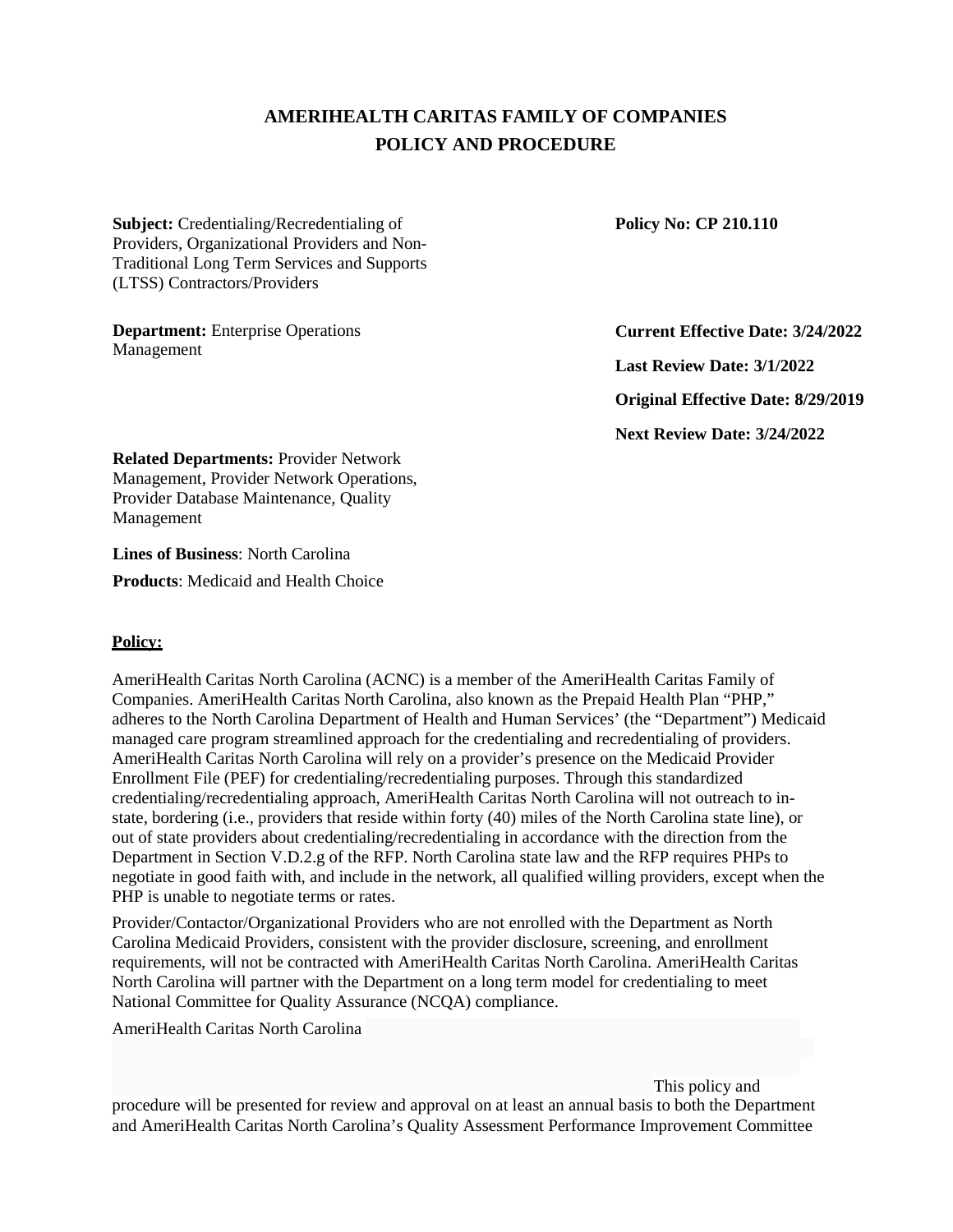(QAPIC). AmeriHealth Caritas North Carolina will submit any significant policy changes to the Department for review and approval at least sixty (60) calendar days prior to implementation.

AmeriHealth Caritas North Carolina is prohibited from employing or contracting with providers excluded from participation in federal health care programs under the Social Security Act.

AmeriHealth Caritas North Carolina credentialing staff abide by policies and procedures for the collection, use, transmission, storage, access to and disclosure of Confidential Information in order to protect the privacy and confidentiality rights of AmeriHealth Caritas North Carolina's Members and Providers and to ensure the appropriate and legitimate use of the information. AmeriHealth Caritas North Carolina is prohibited from using, disclosing or sharing provider credentialing information for any purpose other than use in Medicaid Managed Care without the express, written consent of the provider and the Department.

#### **Procedure:**

#### **Initial Credentialing**

AmeriHealth Caritas North Carolina will rely on the enrollment/credentialing of the Department for initial credentialing and will not have its own independent credentialing process. AmeriHealth Caritas North Carolina will accept the PEF as the source for provider eligibility and credentialing status purposes. AmeriHealth Caritas North Carolina matches the provider to the active Medicaid/North Carolina Health Choice (NCHC) provider record by using the National Provider Identifier (NPI), location code, effective date methodology provided by the Department.

For purposes of Initial Credentialing and Recredentialing,

#### **Recredentialing**

1. Providers/Contractors/Organizational Providers are recredentialed no less frequently than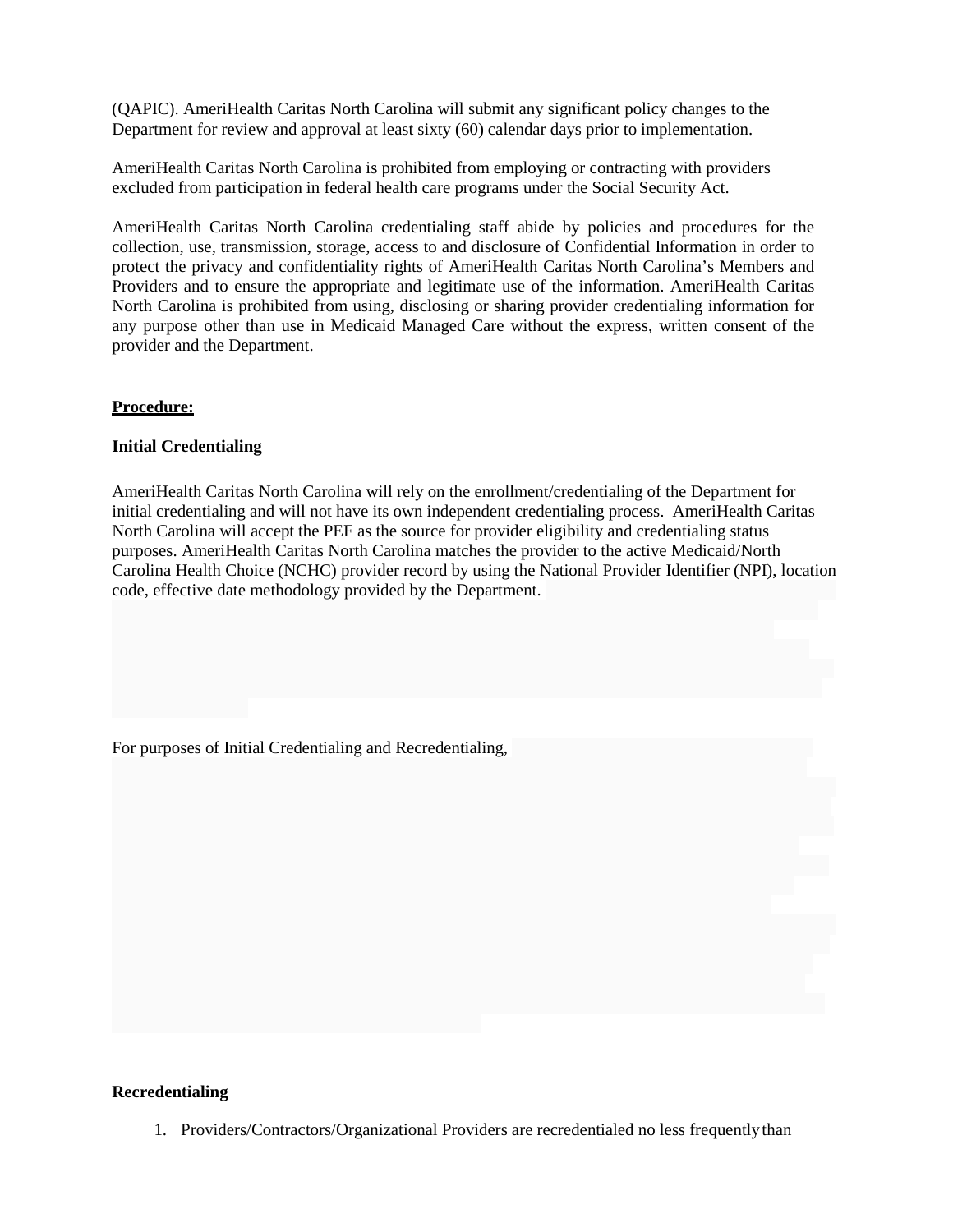#### every 5 years by the Department during the Provider Credentialing Transition period.

 $2.$ 

- 3. AmeriHealth Caritas North Carolina will suspend claims payments to any non-compliant provider for dates of services after the effective date provided by the Department. Claims payment suspension will occur within one (1) business day of receipt of notice from the Department that Provider payment has been suspended for failing to submit re- credentialing documentation to the Department, or for otherwise failing to meet Department requirements.
- 4. AmeriHealth Caritas North Carolina will reinstate provider payments upon notice of compliance from the Department.
- 5. If the provider remains non-compliant more than fifty (50) days after suspension, the Department and AmeriHealth Caritas North Carolina will terminate the provider and AmeriHealth Caritas North Carolina will likewise terminate the provider from its network.

NOTE: The PHP will not be liable for interest or penalties for payment suspension at recredentialing.

**Note:** Any provider found to be excluded from Medicare or Medicaid will be terminated immediately from the PHP.

#### **Quality Assessment Performance Improvement Committee (QAPIC)**

- 1. The QAPIC is staffed with participating providers with the goal of representing the range of North Carolina licensed primary care, specialty and Allied Health Practitioners furnishing care to AmeriHealth Caritas North Carolina members. The AmeriHealth Caritas North Carolina Market Chief Medical Officer or physician designee is Chairman of the QAPIC and is licensed in the state of North Carolina.
- 2. The primary responsibilities of the QAPIC are described more fully in the AmeriHealth Caritas North Carolina Quality Improvement Program Description (reviewed and approved by the Department). Those responsibilities pertinent to credentialing/re-credentialing include:
	- o Review and revise Credentialing/Recredentialing policies and procedures at least annually and modify them as necessary.
	- o Help ensure that AmeriHealth Caritas North Carolina's Credentialing / Recredentialing policies and procedures are consistently followed and aligned with state policies and procedures.
	- o Monitor the credentialing processes to ensure implementation is in accordance with federal, state and NCQA standards.
	- o Compare provider performance against quality data, including quality of care and quality of service concerns, and review provider performance at least as often as the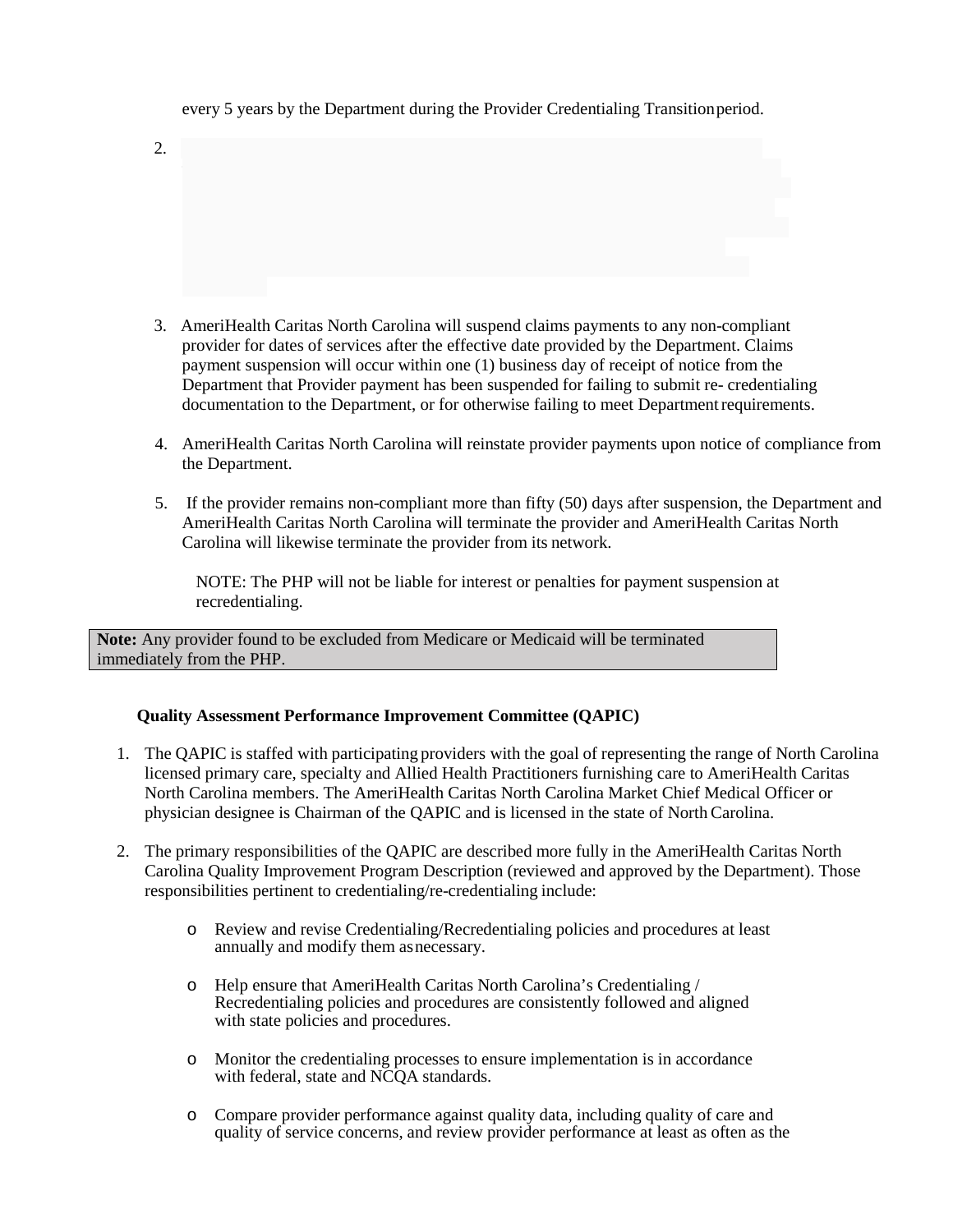Department's recredentialing cycle. Any severity levels reached as outlined in the Review of Potential Quality of Care Cases policy (QM 154.300NC) will be presented to the QAPIC for review, discussion, and determination.

3. Any provider terminated for reasons of suspected fraud, waste, or abuse are reviewed pursuant tothe requirements under the Department Contract.

**NOTE:** This process is based on the AmeriHealth Caritas North Carolina authorizing legislation that provides AmeriHealth Caritas North Carolina must include all willing providers in their network, except when AmeriHealth Caritas North Carolina is unable to negotiate rates.

#### **Confidentiality**

1. The Plan-wide policy 168.101 Confidentiality, addresses the overall procedure for confidentiality. On an annual basis all associates must read and sign the policies Associate

Confidentiality, Privacy, and Security Agreement. In addition, Policy CP210.106, Security and Confidentiality of Credentialing Information, addresses the specific procedures with regard to the confidentiality of information obtained in the Credentialing/Recredentialing process. All new hires must sign the Affirmation Statement Form in the New Hire Orientation.

#### **On-going Monitoring**

- 1. Through the uniform credentialing process, the Department will screen and enroll, and revalidate, all providers as participating and non-sanctioned Medicaid Providers.
- 2. AmeriHealth Caritas North Carolina will reconfirm providers' Medicaid eligibility upon receipt of every PEF.
- 3. AmeriHealth Caritas North Carolina will monitor provider performance against Quality data on an ongoing basis, as outlined in the Quality Improvement Program Description.

#### **Provider Network Composition**

- 1. The AmeriHealth Caritas North Carolina Provider Network Management (PNM) team establishes a network of providers necessary to furnish Covered Services, specific to the North Carolina plan that meets network adequacy requirements to help ensure access for enrollees, including those with limited English proficiency or physical or mental disabilities. The AmeriHealth Caritas North Carolina PNM team is responsible for validating female enrollees have direct access to women's health specialists to provide women's routine and preventive health services.
- 2. The provider network includes, but is not limited to, hospitals, providers (specialists and primary care), nurse midwives, nurse practitioners, family planning providers, federally qualified health centers, medical specialists, dentists, allied health professionals, ancillary providers, DME providers, home health providers, behavioral health providers, transportation providers, nursing facilities and supportive living facilities, and Long Term Services and Supports, such as adult day programs, home delivered meals and environmental modification services.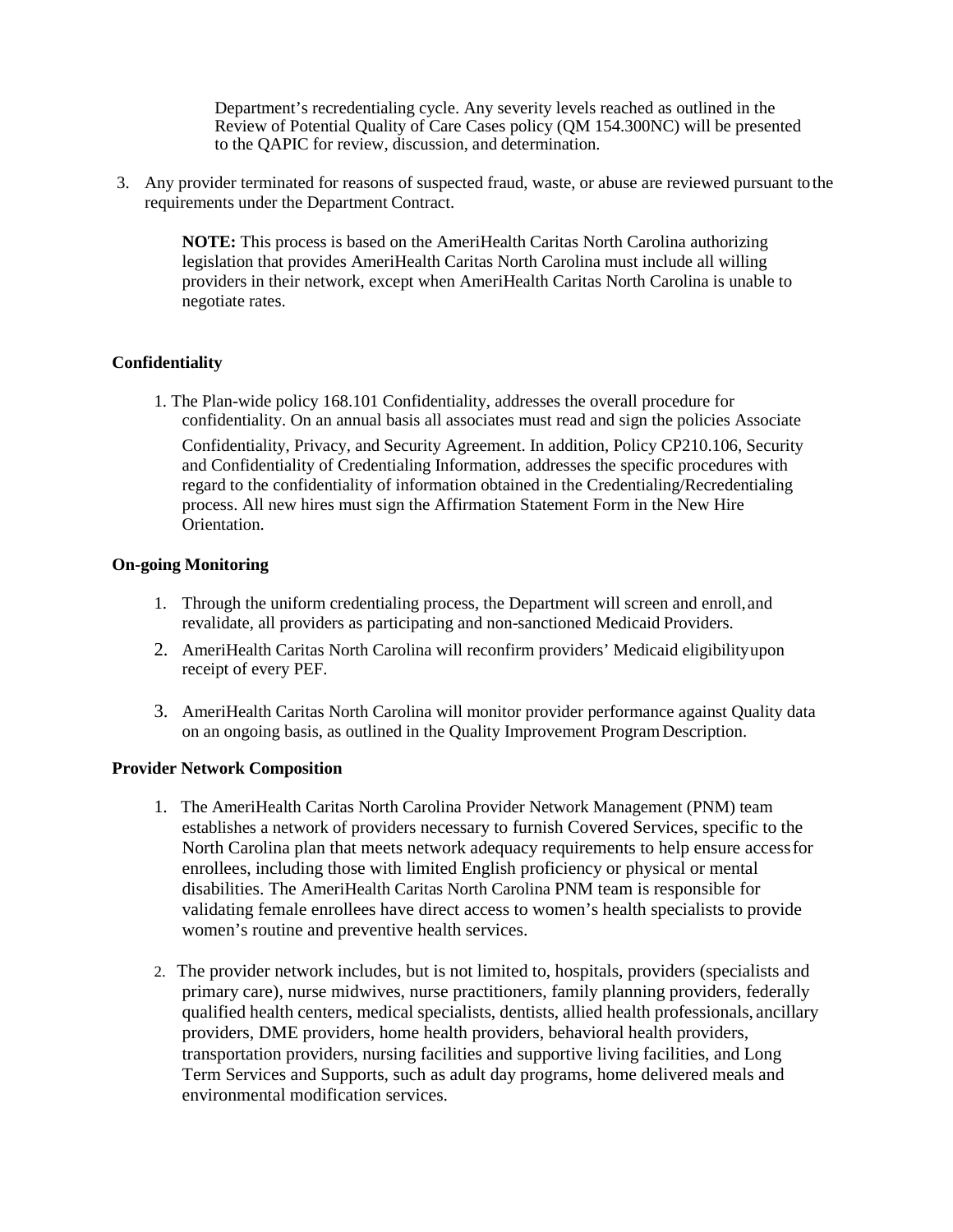- 3. The AmeriHealth Caritas North Carolina network of contracted, credentialed providers includes adequate numbers of Providers with the training, experience, and skills necessary to furnish quality care to Members in a manner that is accessible and culturally competent.
- 4. If the provider network is unable to provide necessary services or the need for a secondopinion, AmeriHealth Caritas North Carolina will support the arrangement of such services at no cost to the member.

**NOTE:** Refer to Policy CRNM 339.400 - Provider Network Composition and Network Changes

## **Contract Execution**

- 1. The AmeriHealth Caritas North Carolina contract network management team meets with providers interested in joining the AmeriHealth Caritas North Carolina provider network (potential providers) present on the PEF and supplies a copy of the contracting packet including the Provider Information Form (PIF). The PIF has been developed to collect non-credentialing information necessary for operational purposes not present on the PEF. The PIF will be submitted to NC DHHS for approval and following any material changes to the form. (Attachment A – AmeriHealth Caritas North Carolina Provider Information Form)
- 2. If the contract negotiation process proceeds to conclusion and completed contract packets are received, the information from the data intake form is shared with appropriate AmeriHealth Caritas North Carolina departments.
- 3. The provider is accurately and timely loaded into AmeriHealth Caritas North Carolina's claim adjudication and payment system using information from the PEF and PIF.
- 4. AmeriHealth Caritas North Carolina mails a Welcome Packet and enrollment notice to providers within five business days of executing a contract.
- 5. If AmeriHealth Caritas North Carolina decides not to contract with a provider, the provider receives written notice of the decision within five business days.
- 6. AmeriHealth Caritas North Carolina may execute a network provider contract, pending the outcome of the Department screening, enrollment, and revalidation, of up to one hundred twenty days (120), but must terminate a network provider immediately upon notification from the Department that the network provider cannot be enrolled.

#### **Oversight**

- 1. AmeriHealth Caritas North Carolina will meet with the Department, or designated Department vendor, quarterly and as requested regarding the credentialing process and network contracting process.
- 2. AmeriHealth Caritas North Carolina will publish all previous versions of this policy on the AmeriHealth Caritas North Carolina website including the policy effectivedate.

#### **Related Policies and Procedures:**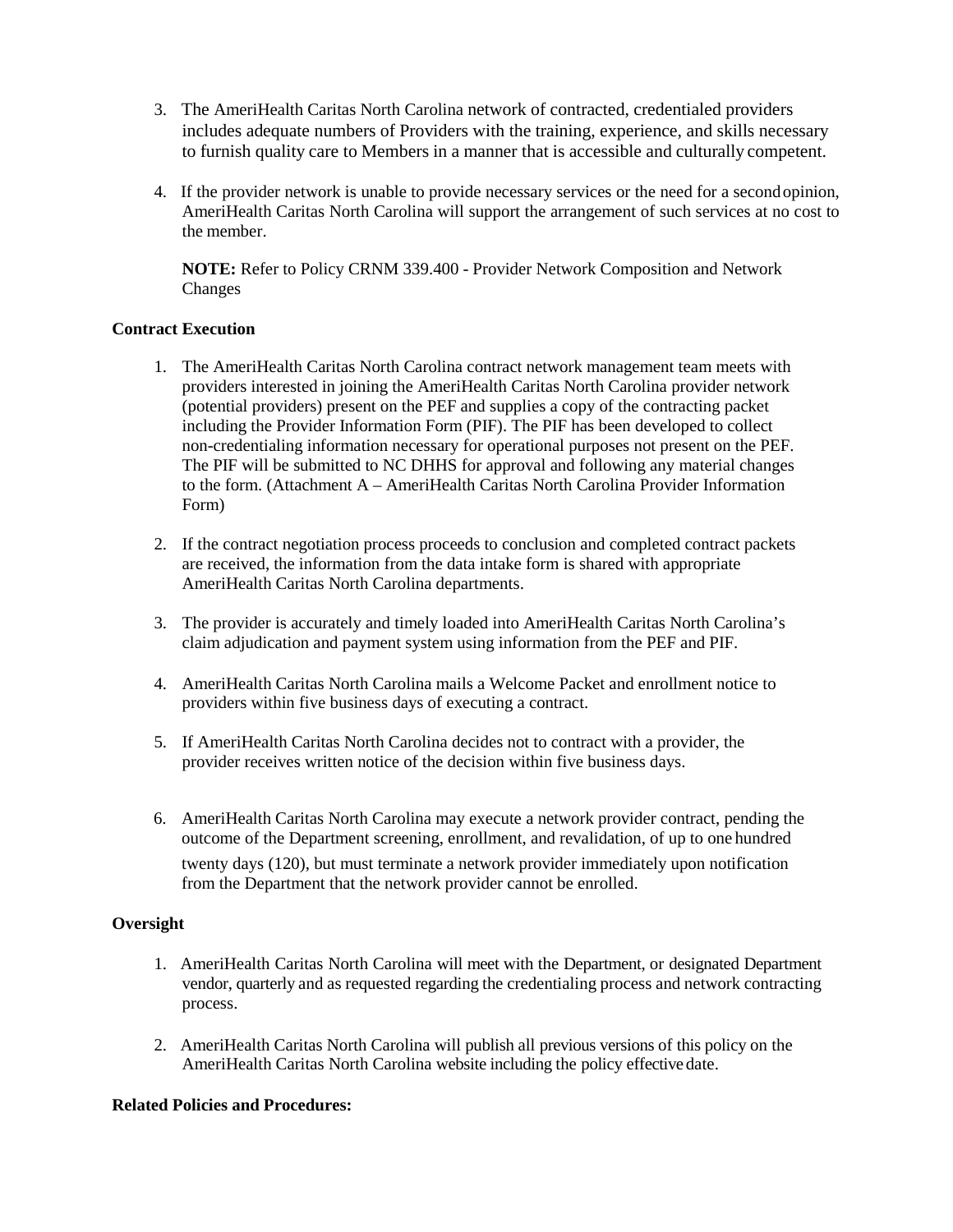- 1. Security and Confidentiality of Credentialing Information (CP210.106)
- 2. Provider Network Composition and Network Changes (CPNM339.400)
- 3. Review of Potential Quality of Care Cases (QM 154.300NC)
- 4. AmeriHealth Caritas North Carolina Quality Improvement Program Description

#### **Attachments:**

1. Attachment A –AmeriHealth Caritas North Carolina Provider Information Form

#### **Approved By:**

**Name: Date:** 3-24-22

**Kathryn Turnbull Director, Credentialing**